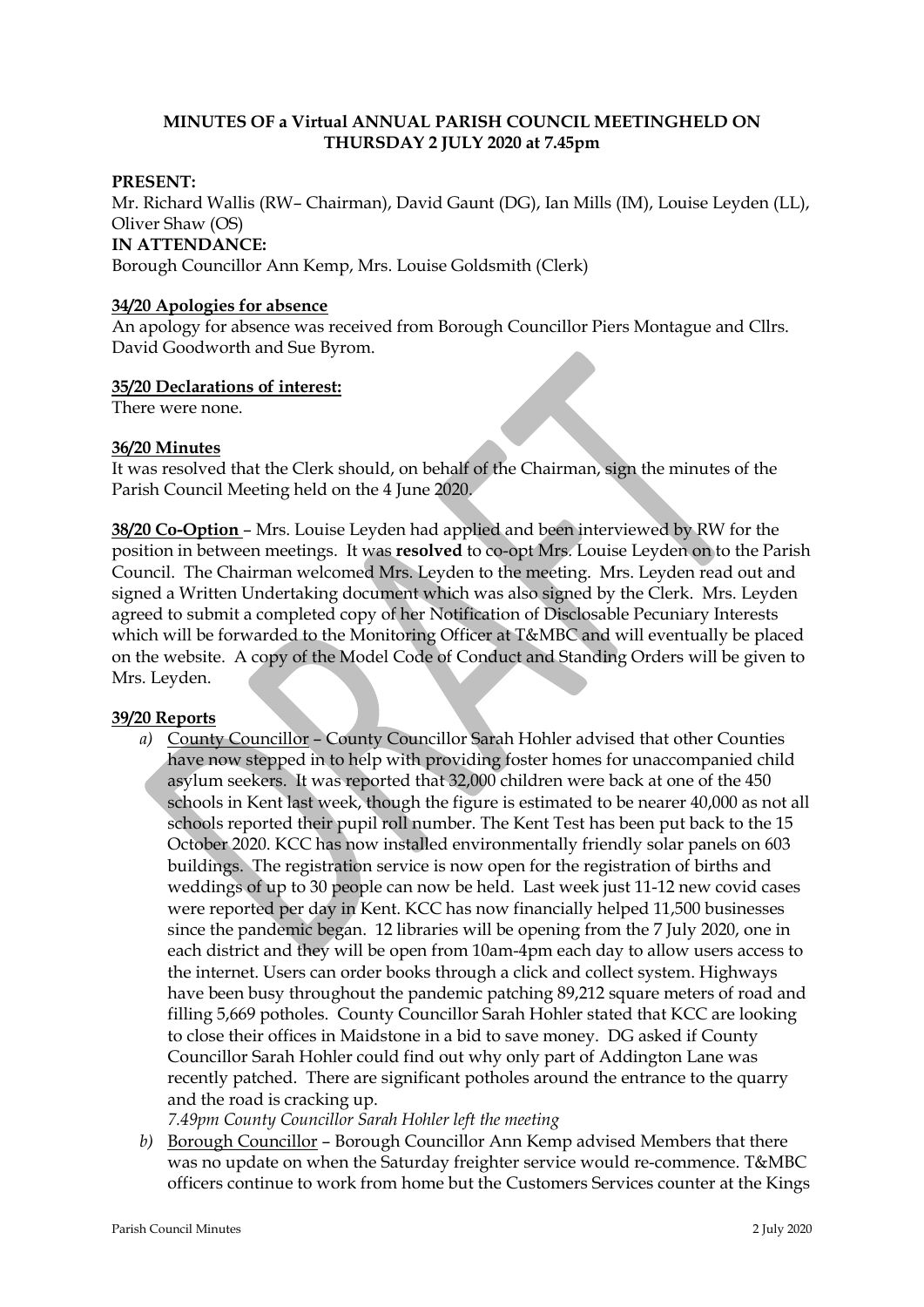Hill offices will be re-opening on the 6 July 2020 for appointments. Residents can phone to book an appointment and a triage system will be in place to ensure that a physical appointment is needed. Cash payments will not be taken nor will any documents be printed and given out. The requirement to respond to planning proposals within 21 days will definitely be coming into play from the 1 September 2020. Borough Councillor Ann Kemp advised Members that there is going to be a further Boundary Commission Review to possibly re-arrange boundaries because there is an imbalance of the population across wards. Borough Councillor Ann Kemp advised Members that there is no update on the planning proposal for Bramble Park and a planning proposal regarding the condition to do with landscaping at The Nursery has been received.

*7.54pm Borough Councillor Ann Kemp left the meeting*

- c) Kent Police There has been no crime in Trottiscliffe or the surrounding areas during June 2020.
- d) KALC Area Committee There has been no meeting.
- e) JPCTCG There has been no meeting.
- f) Parish Partnership Panel SB attended the virtual meeting held on the 11 June 2002. The Clerk will circulate the minutes from the meeting.
- g) Trosley Liaison Group There has been no meeting.
- h) Village Hall Committee IM advised that the new chairman is Mr. Darren Smith. A health and safety inspection revealed that the fire extinguishers needed to be replaced which has now been done. The Montessori nursery will re-open on Monday 6 July 2020 though be it with limited numbers. IM reported that the finances for the village hall are good and that the Committee are happy to contribute to improvements to the car park. The hall will also be re-opening for events. The onus is very much on the hirer to sanitise the areas used.
- i) Tree Warden The Clerk has circulated and placed a blog from the tree warden on the website.
- j) Courts Committee Meeting The minutes of the meeting held on the 30 June 2020 have been circulated. The tennis club committee has agreed to transfer the annual payment of £2,500 into the sinking fund. As a result of the pandemic the school are currently unable to use the courts. The tennis club committee asked if the electricity account could be transferred to their ownership and were advised that this is not possible as it could create problems in the future should the courts also be used by a netball club.

## **40/20 Matters arising**

- a) T&MBC Call for Sites/Development of the Local Plan Borough Councillor Ann Kemp advised Members in item 39/20 (b) that the dates for the hearing have now been set for the 6-8 October, 3-4 and 10-15 November 2020
- b) Monthly Check of the Defibrillator The Clerk has carried out the monthly check.
- c) Vacancy on the Parish Council This position is now filled.
- d) Proposal to create parking spaces at the village hall car park RW and the Clerk met with a second contractor last week to discuss the options for creating more parking spaces in the village hall car park. There are a number of options to consider. This contractor suggested that the overflow car park should not be tarmacked over as this would cost a lot of money and the grass crete is in good condition. It would be cheaper to tarmac the areas where the trees have been removed. DG suggested that grass crete could be used in these areas as well. The surface of the main village hall car park is in a poor condition and should be resurfaced before parking spaces are marked out. Another option would be put a base in the area between the main car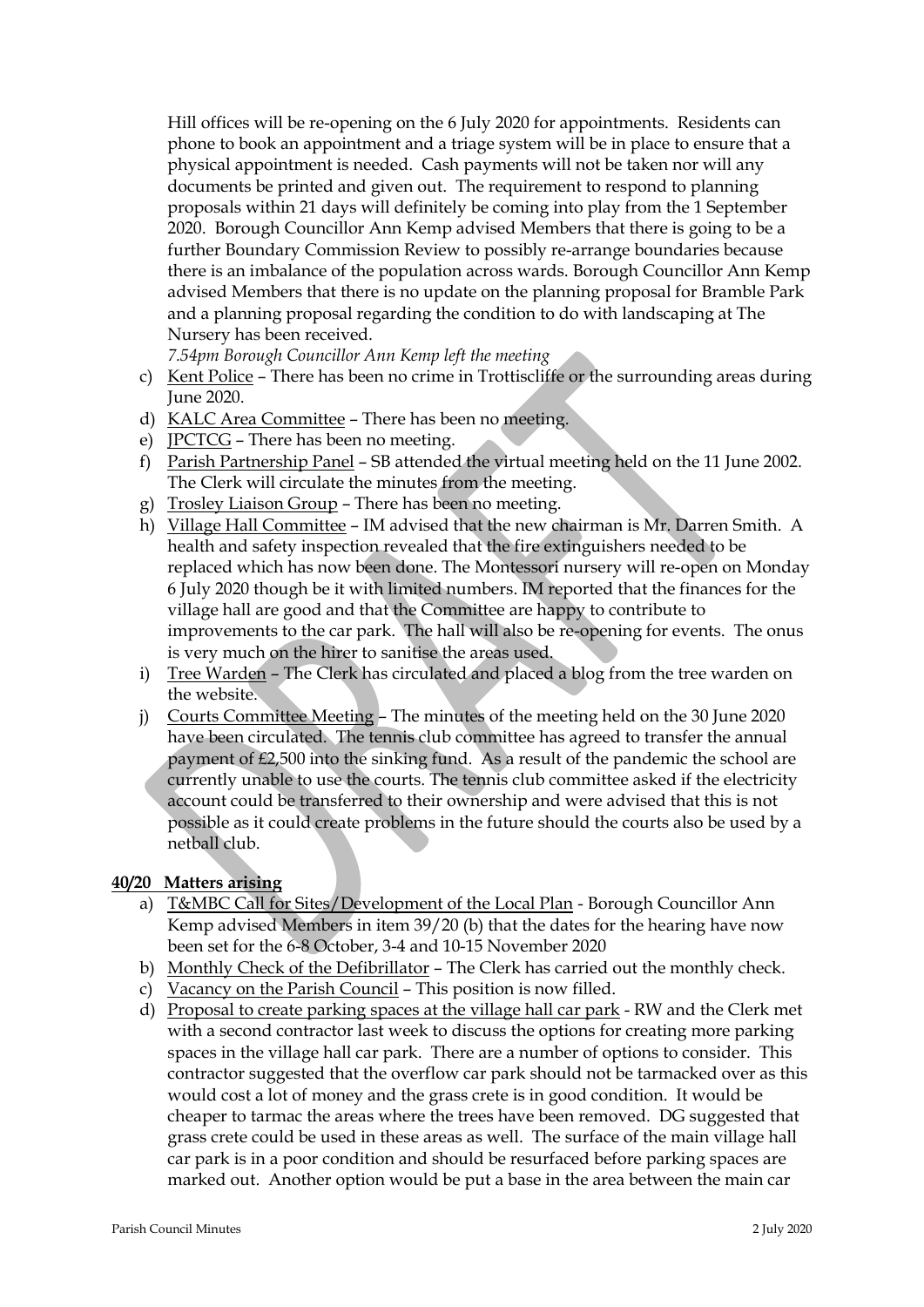park and the overflow car park and remove the fence between so as to increase the parking spaces and facilitate a one way system. RW and the Clerk will obtain further quotes for the next meeting. RW reported that something needs to be done as the parking in this area continues to be major problem at peak times.

- e) GDPR email addresses Members noted that the website administrator is willing to help them find a way to get the webmail account working with their preferred email account provider and on numerous devices. This platform is free of charge so Members agreed to get in touch with the website administrator by the 31 July 2020 to re-set their email accounts so that the Parish Council can be GDPR compliant.
- f) Virtual Planning Meeting Members agreed that it would be beneficial to have a date pencilled in for a virtual meeting to consider any planning proposals that need responding to in between meetings. It was resolved to pencil in a meeting for 7.30pm on Thursday 6 August 2020.

### **41/20 Finance & Policies**

|                                                                     |                                      | Statement of payments to be made and income received |               |           |  |  |
|---------------------------------------------------------------------|--------------------------------------|------------------------------------------------------|---------------|-----------|--|--|
|                                                                     | <b>National Savings Account:</b>     | £1,718.56                                            |               |           |  |  |
|                                                                     | Nat West TPC TCC Account:            | £ 9,897.62                                           |               |           |  |  |
|                                                                     | Nat West TPC Reserve Account:        | £21,457.34                                           |               |           |  |  |
|                                                                     | Nat West TPC Current Account         | £ 273.17                                             |               |           |  |  |
|                                                                     | Receipts: : Allotment rents: £140.00 |                                                      |               |           |  |  |
|                                                                     | <b>Supplier</b>                      | Description                                          | <b>Cheque</b> | Amount    |  |  |
|                                                                     |                                      |                                                      | Number        |           |  |  |
|                                                                     |                                      |                                                      |               |           |  |  |
|                                                                     | Mrs L S Goldsmith                    | (Salary 4 weeks)                                     |               |           |  |  |
|                                                                     |                                      | $(04/06 - 02/07)$                                    | 000453        | £180.56   |  |  |
|                                                                     | <b>HMRC</b>                          | (Clerk's Tax)                                        | 000454        | £120.40   |  |  |
|                                                                     |                                      |                                                      |               |           |  |  |
|                                                                     | Mrs L S Goldsmith                    | (Clerks Expenses)                                    | 000455        | £176.79   |  |  |
|                                                                     |                                      |                                                      |               |           |  |  |
|                                                                     | ICO                                  | (Membership)                                         | 000456        | £ $40.00$ |  |  |
|                                                                     | Viking                               | (Stationary)                                         | 000457        | £ 86.99   |  |  |
|                                                                     |                                      |                                                      |               |           |  |  |
|                                                                     | Mrs L S Goldsmith                    | (Salary 5 weeks) post dated                          |               |           |  |  |
|                                                                     |                                      | $(02/07 - 04/08)$                                    | 000458        | £ 225.40  |  |  |
|                                                                     |                                      |                                                      |               |           |  |  |
|                                                                     | <b>HMRC</b>                          | (Clerk's Tax) post dated                             | 000459        | £150.80   |  |  |
|                                                                     | <b>Total</b>                         |                                                      |               | £980.94   |  |  |
| Transfer from TPC Reserve Account to TPC Current Account: £1,000.00 |                                      |                                                      |               |           |  |  |
|                                                                     |                                      |                                                      |               |           |  |  |

| <b>Cheques for signature TPC TCC Account:</b> |        |         |
|-----------------------------------------------|--------|---------|
| EDF Customers PLC Electricity Bill            | 000020 | £341.66 |

**42/20 Members of public:** Members noted that the Clerk has received correspondence from a local resident concerned about the lack of health and safety signs at the Community Farm.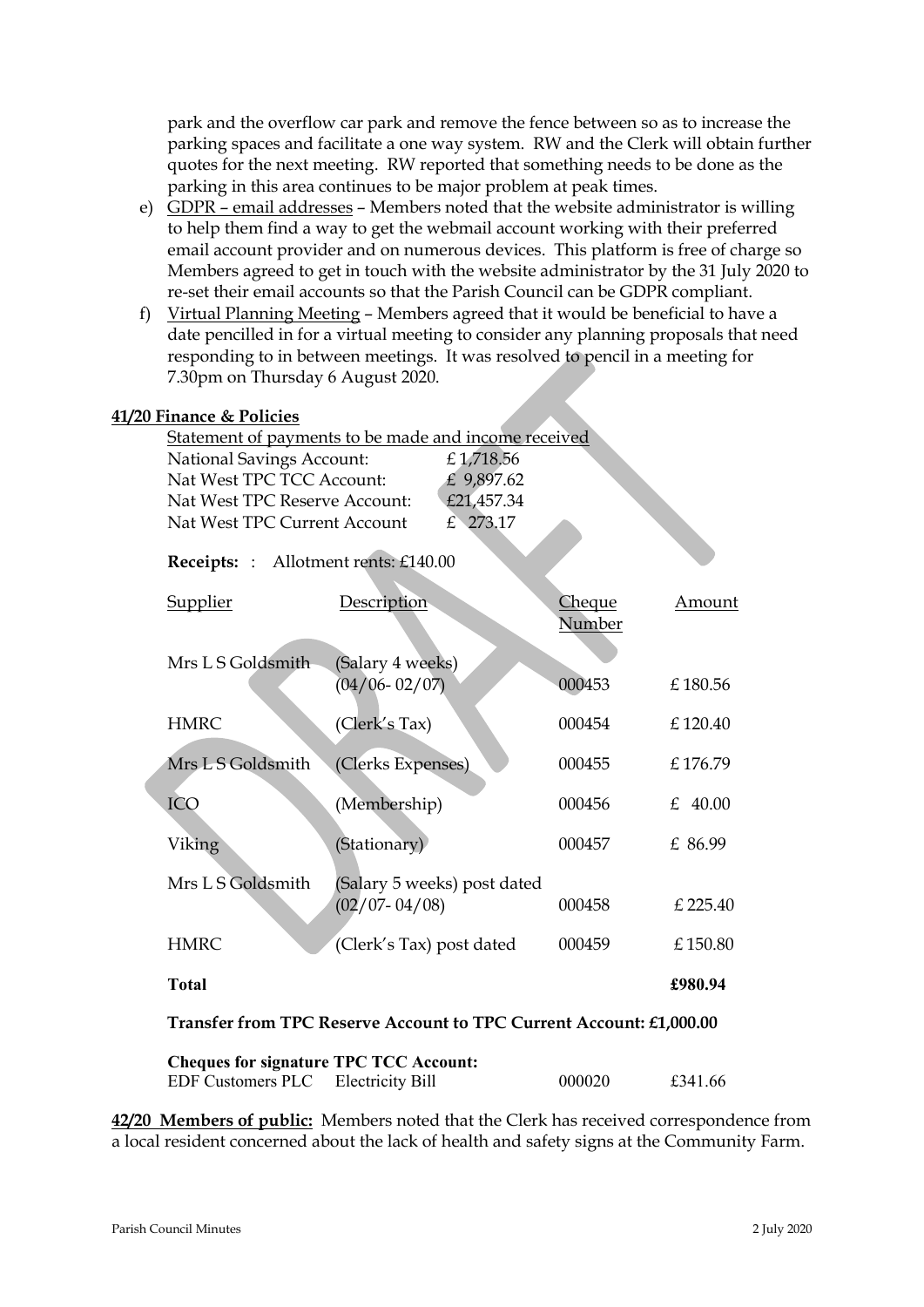## **43/20 Planning**

# a) Applications from T&MBC:

# 1] 20/001140/FL – The Nursery, Taylors Lane, Trottiscliffe

Variation of condition 4 (plans) submitted pursuant to planning permission TM/18/00357/OA (Outline Application: Erection of a detached dwelling for an agricultural worker relating to the nursery business to replace the mobile home, with landscaping reserved)

*Resolved: No objection*

b) Decisions from T&MBC: 1] TM/20/00918/TNCA – The George Inn, Taylors Lane, Trottiscliffe Fell large conifers overlooking the car park *No objection*

c) Other planning matters:

1] TM/20/00384/FL – Bramble Park, Church Lane, ME19 5EB – Members noted that the application has not been withdrawn but that there was no further update.

2] 20/00131/WORKH – Darrens Meadow Farm, Green Lane

- regarding alleged development not in accordance with TM/18/01278/FL. Members noted that an enforcement case has been opened.

## **44/20 Highways, Footways and Footpaths**

1] Reported Faults

i) Traffic calming – the Clerk has re-reported the condition of the tarmac around the humps.

ii) Speed hump at entrance to the village – the Clerk has reported that the hump is covered in shingle and is breaking up. A bollard is also broken.

iii) the lamp at the entrance to the village coming down Vigo Hill is leaning - the Clerk has reported

iv) Taylors Lane – numerous potholes – the Clerk to report

v) Pinesfield Lane – vegetation obscuring sight lines on the corner – the Clerk to report

vi) New tarmac in Church Lane – full of weeds and soil – the Clerk to report

vii) The pavement in Church Lane is uneven and impassable – the Clerk to report

2] Highways Improvement Plan – The Clerk advised Members that KCC has introduced a Highway Improvement Plan proforma . The idea is for the Parish Council to list their ideas for improvements in priority order with as much information as possible to allow KCC officers to then investigate the ideas initially as a desk top study and then be able to discuss the ideas a little more in depth. An initial assessment may well identify that the idea is not appropriate, there is no evidence to suggest that funding should be allocated to the improvement or it is a good idea however funding will need to be bid for which may include a fully funded Parish scheme or partial funding from various sources. Members discussed the potential improvements to the highway for Trottiscliffe and resolved that a request for trief kerbs on Taylors Lane is a priority followed by installing 20mph signs on the road throughout the village where applicable. A request for gateways would then be the next project. The Clerk will prepare and submit a Highways Improvement Plan to KCC on this basis.

## **45/20 Open Spaces, Recreation Ground and Allotments**

1] Recreation Ground and playground – A RoSPA inspection is expected in July. The playground is now open. The Clerk will arrange for a sign to be erected giving guidance to users of the playground in line with advice from NALC.

2] Allotments – RW has been looking at the water supply and the number of standpipes at